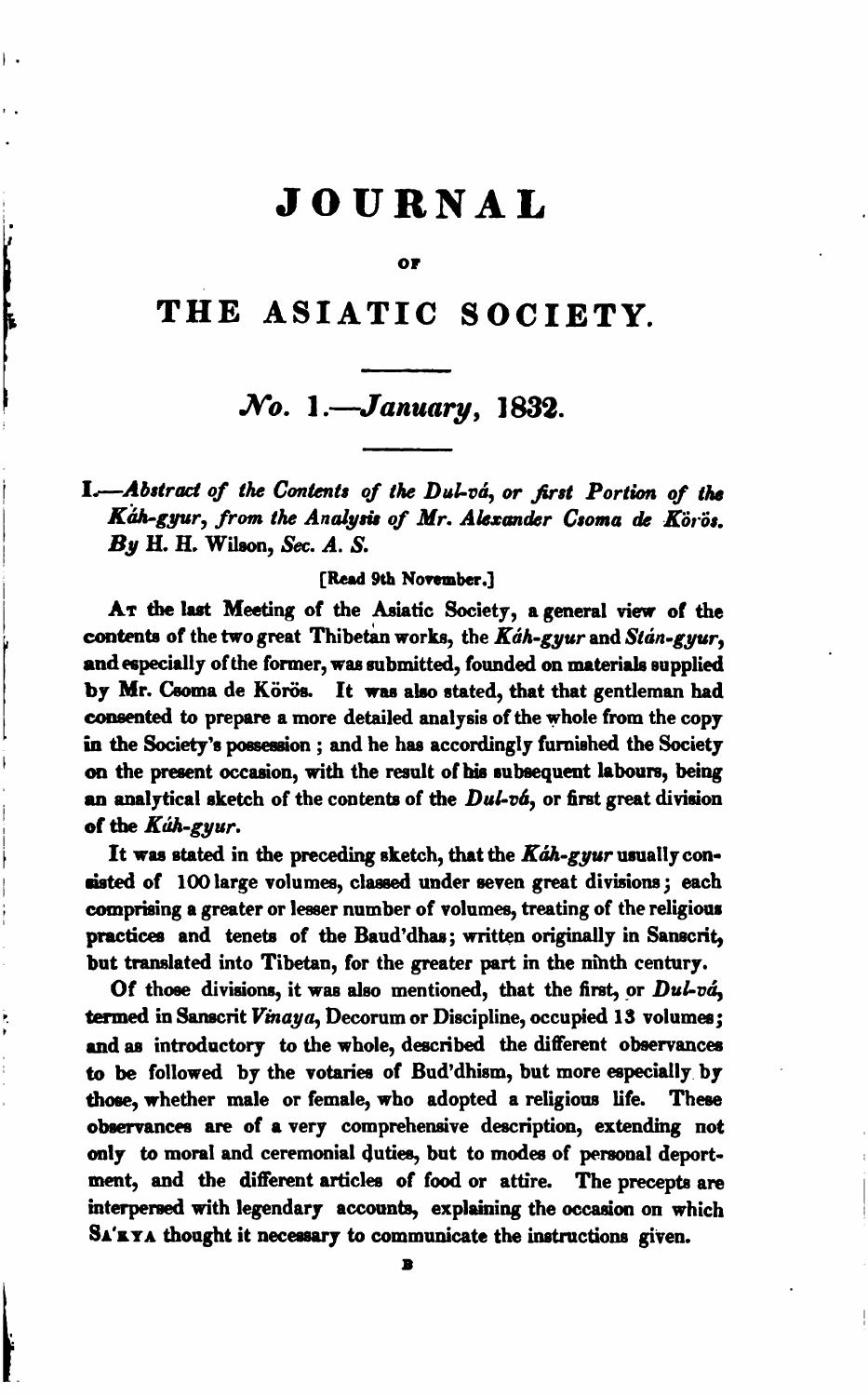The *Dul-vá*, according to the analysis now submitted, comprises seven portions.

1. *Tib.* Dul-va-zhi ; Sams. Vinaya-vastu. The substance or basis of discipline, 4 vole.

2. *Tib.* So-sor-t'har-pé-do; Sans. Pratimoksha Sútra. Rules for emancipation, 30 leaves.

3. *Th. Dul-va-nam-par-jet-pa; Sans. Vinaya-vibhanga. Neglect* of discipline or transgression, 4 vols.

4. *Tib.* Gé-long-má-so-sor-thár-pé-do ; Sans. Bhikshuni-pratimokeha Sútra. Rules for emancipation for nuns, or female mendicants.<br>5 Tib. Gé-long-má-dul-vá-nám-pár-jet-pá: Sans. Bhikshuni-

5. *Tib.* Gé-long-má-dul-vá-nám-pár-jet-pá ; Sans. vinaya-vibhanga. Neglect of discipline by female mendicants, in one volume, with the preceding tract.

**6.** *Tib.* **Dul-vhr-phh-tshegs-kyi-zhi** ; *Sans.* Vinaya-kehudrakavastu. Minor essentials of discipline, 2 vols.

7. *Tib.* Dul-vá-zhung-la-má; *Sans.* Vinaya Uttara-grantha. The laet treatise on discipline, **9** vala

Some admit only four divisions of the Dul-vá, termed in Sanscrit :-1. Vinaya-vastu. 2. Pratimoksha Sútra and Vinaya-vibhanga. 3. Vinaya-kshudraka-vastu; and 4. Vinaya Uttara-grantha.

The first part of the Vinaya-vastu treats of the  $Pra$ oraiita-vastu. the circumstances under which the religiouo profession may be adopted.

It opens with an account of the hostilities that usually prevailed between the kings of Anga, the country about Bhagalpur, and **the**  kings of *Mugadha*, or Behar, until PADMA-CHENPO, sovereign of the latter, became tributary to his rival, an event that happened shortly before SA'KYA's appearance on earth.

Before the same occurrence also, the birth and education of VIMBA-**EA'RA,** surnamed SRENI'KA, the son of PADMA-CHENPO, are described, The young prince encourages his father to withhold the tribute, and in the war that ensues, defeats, and kills the sovereign of Angu, and annexes that country to his patrimonial government. He subsequently rucceeds his father and is ruling at his capital *Rqjugrilra,* at the **time**  of SA'KY A'S birth.

The particulars of  $S_A'KYA's$  birth are not enumerated in this place: but an account is given of his two first disciples SABIPUTRA and MANGALAYANA, two young philoeophical Brahmane, who have studied under different masters, without being satisfied with any of their instructors; the particulars of whose tenets are enumerated. At last they find SA'KYA teaching in *Rajagriha*, and attach themselves to his person.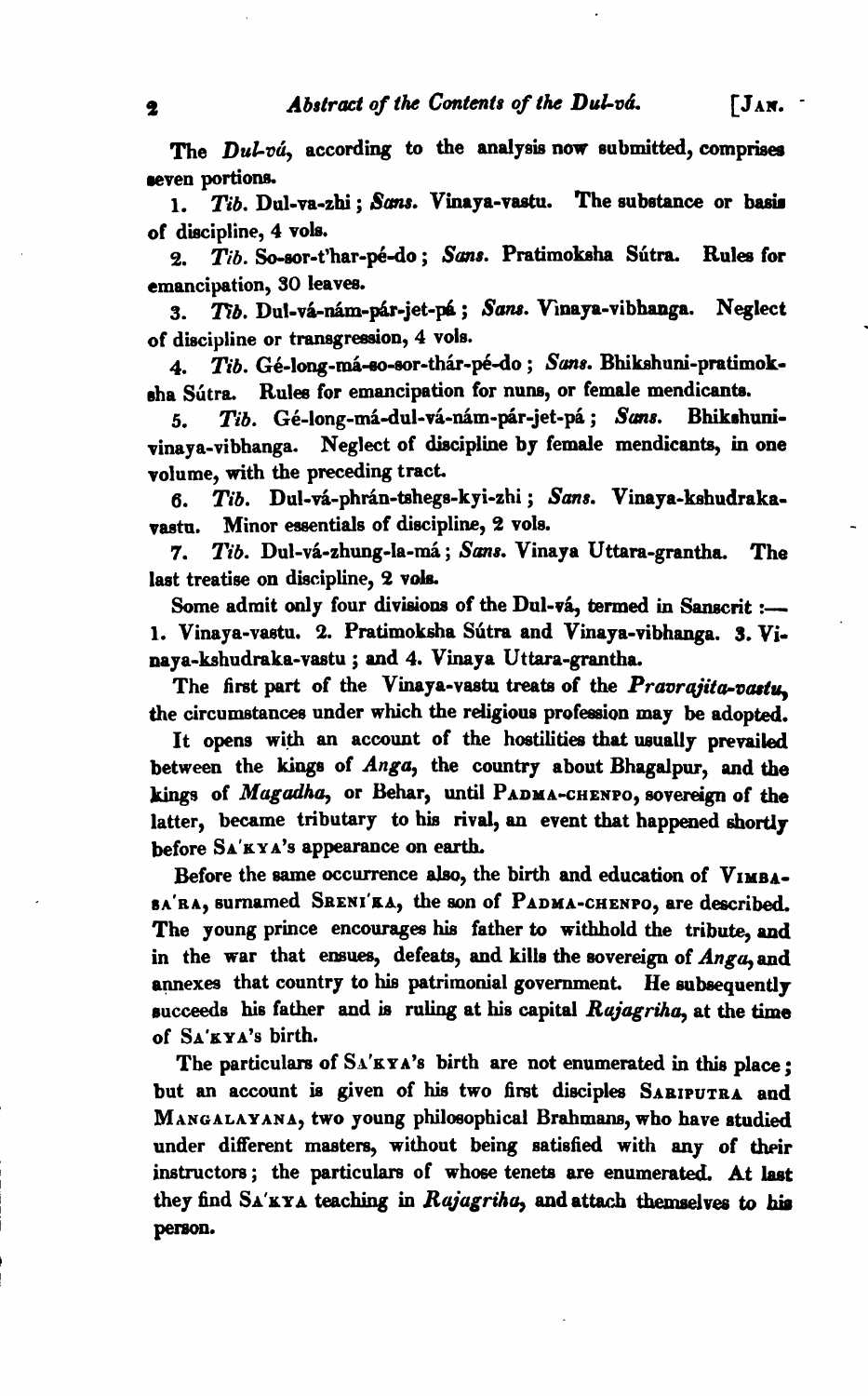### Abstract of the Contents of the Dul-vá.

1632.7

J.

Ì

j

The doctrine of SA'RYA finds a patron in VIMBASA'RA, and he is described as residing some time in Rajagriha, enjoying great fame as a teacher and master of numerous converts; his mode of teaching is also exemplified, and various philosophical controversies between him and the advocates of other systems are detailed.

The mode in which his converts are received into the order of the priesthood, either by himself or by his disciples, is then particularized. Two presidents are appointed, and five classes of teachers ordained. Questions to be propounded are given, and the description of persons inadmissible from bodily imperfections or disease described. A variety of rales on the subject of admission is laid down.

The behaviour of the person after admission is then regulated : the cases in which he should require the permission of his principal specified: and various moral obligations prescribed, particularly resignation and forbearance, when maltreated or reviled.

Stories are related of improprieties committed by some juvenile members of the community, and in consequence SA'EYA desires that none shall be admitted under 15, and no priest be ordained under 20 years of Other stories give rise to other limitations, prohibiting the admisare. sion of slaves, debtors, runaways, hermaphrodites, diseased or maimed persons, young men without the consent of their parents, and persons who have families dependant upon them. No person is to be admitted, except in full conclave-nor any one to be allowed to reside amongst the priests without ordination-no thieves, parricides, matricides, nor murderers are to be admitted. Each of these prohibitions arises out of some incident occurring in the course of  $S_A' RYA'$ s peregrinations between Magadha, Kosalá or Oude, Srávastí, and Kapila.

The next subject is the performance of confession and expiation. which should be observed every new and full moon, in a public place, and congregation: the manner of conducting the ceremony is fully detailed.

The rest of the first volume is occupied with a number of precepts and prohibitions, some of them of a whimsical character: such as that a priest shall not wear wooden shoes, nor lay hold of a cow's tail to assist himself in crossing a river.

The second volume continues the subject of dress, especially on the fitness of leather or hides for the shoes of the priests; a treatise on drugs and medicaments then follows, which the disciples of SA'KYA are allowed to use or to carry about them.

The king of *Magadha* entertains SA'EYA for three months, and various legends are told.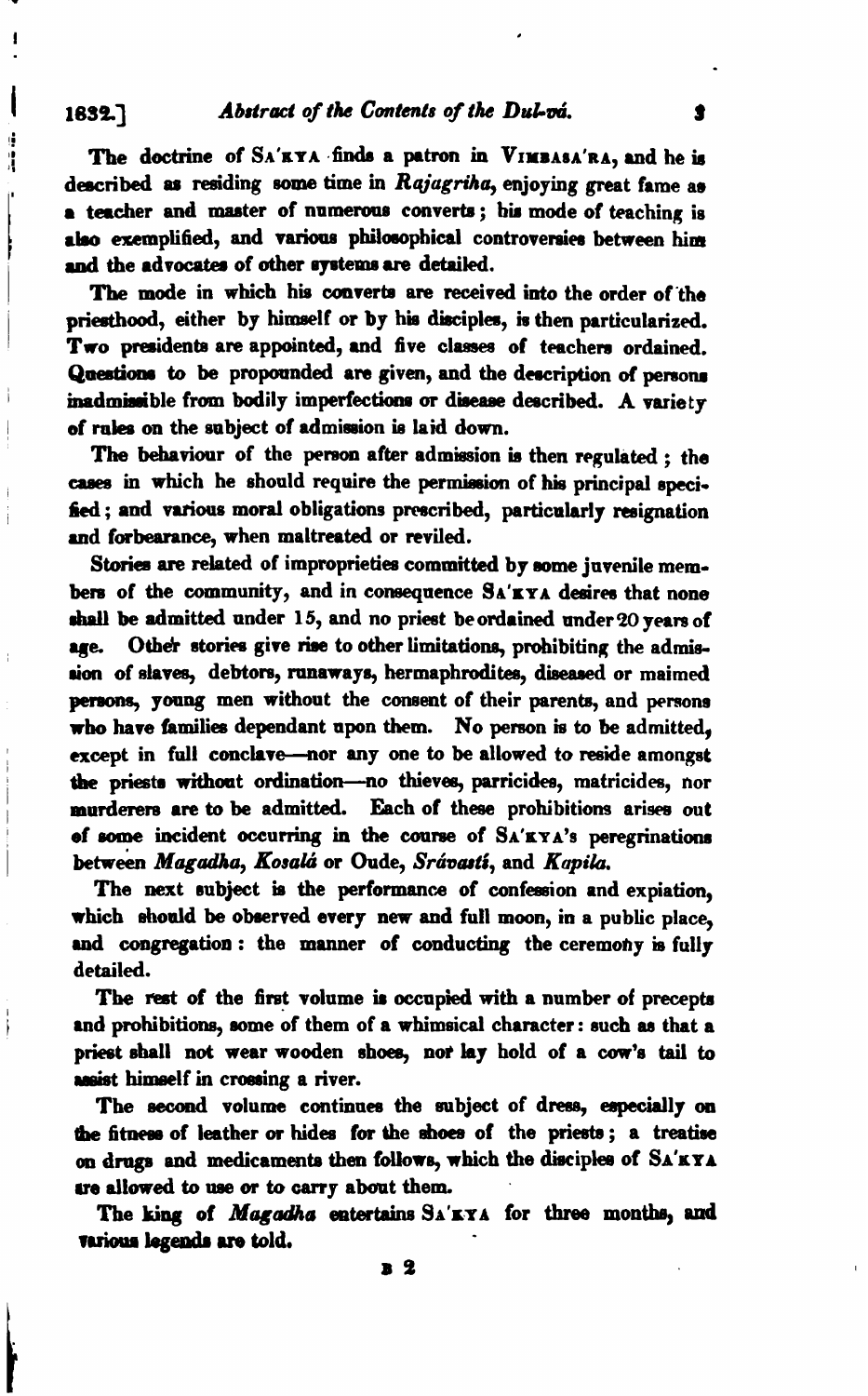In the course of them, the six chief cities of India are said to be Srávastí, Sáketana, Váránasí, Vaisálí, Champá and *Rajagriha*,

The two first are in Oude, *Varánasí* is Benares, *Vaisálí* is considered to be Allahabad, Champais Bhagalpur, and Rajagriha, or Rajgiri is in Behar.

From *Magudhu,* **SA'KYA** goea to *Vaiscfli* upon the invitation of the Lichchioi inhabitants of that city, who appear to have been republicans, and to have possessed great riches. I he two first are in Oude, *Varanass* is benares, *Varian* is considered to<br>be Allahabad, *Champa* is Bhagalpúr, and *Rajagriha*, or *Rajgiri* is in Behar.<br>From *Magadha*, SA'XYA goes to *Vaisáli* upon the invitation of t

in which he encounters and converts many individuals, whose stories are told, not only during the present, but their past lives. Amongst others. SA'KYA relates his own, and how he became a Bodhisatwa, or sage. The conclusion of the volume leaves him at the lake *Manasa*-*+oaara,* with **36** of his principal discipla.

The third velume continues in the same strain. At a place in Kosa&, **SA'KYA** and his followern are entertained by way of **teet,** and are found to be moderate and easily contented. The Brahmans are tried by a similar test, and proved to be greedy and insatiable.

Similar lessons, as in the preceding volumes, are given to the priests. They are permitted to eat treacle-to cook for themselves in time of famine, and to cook in ten places-to eat meat under certain restrictions-to accept gifts from the laity. The stories and lectures are interspersed with notices of medicines and the mode of administering them, and the medical employment of charms and incantations.

The subject of the succeeding pages **is** the proper attire to be worn by the dieciplea of **SA'KYA** ; they are directed to wear not more than three piecea of cloth, of a **red** colour-to wear cotton garmente when bathing-to be clean in their dress and in their bedding-and never to go naked. An injunction at variance with some notions of Bud'dhism. the images of the saints of which have been supposed to be represented without clothes, and furnishing a distinguishing characteristic between them and the images of the Digambara **Jaine.** 

The subject of dress is followed by that of the use of mats or sheeta to lie upon.

A more important division then eucceeds, on the conduct to **be** observed towards refractory and disputatious brethren. They are first to **be**  admonished in public congregation, and if impenitent, to be expelled from the community. The mode in which confession, repentance, and absolution are observed is next explained, and illustrated by examples.

The residences and furniture of the monks are next described, and the next subject is said to be dissensions in religious communities. Little on this head, however, is given, and the rest of the volume is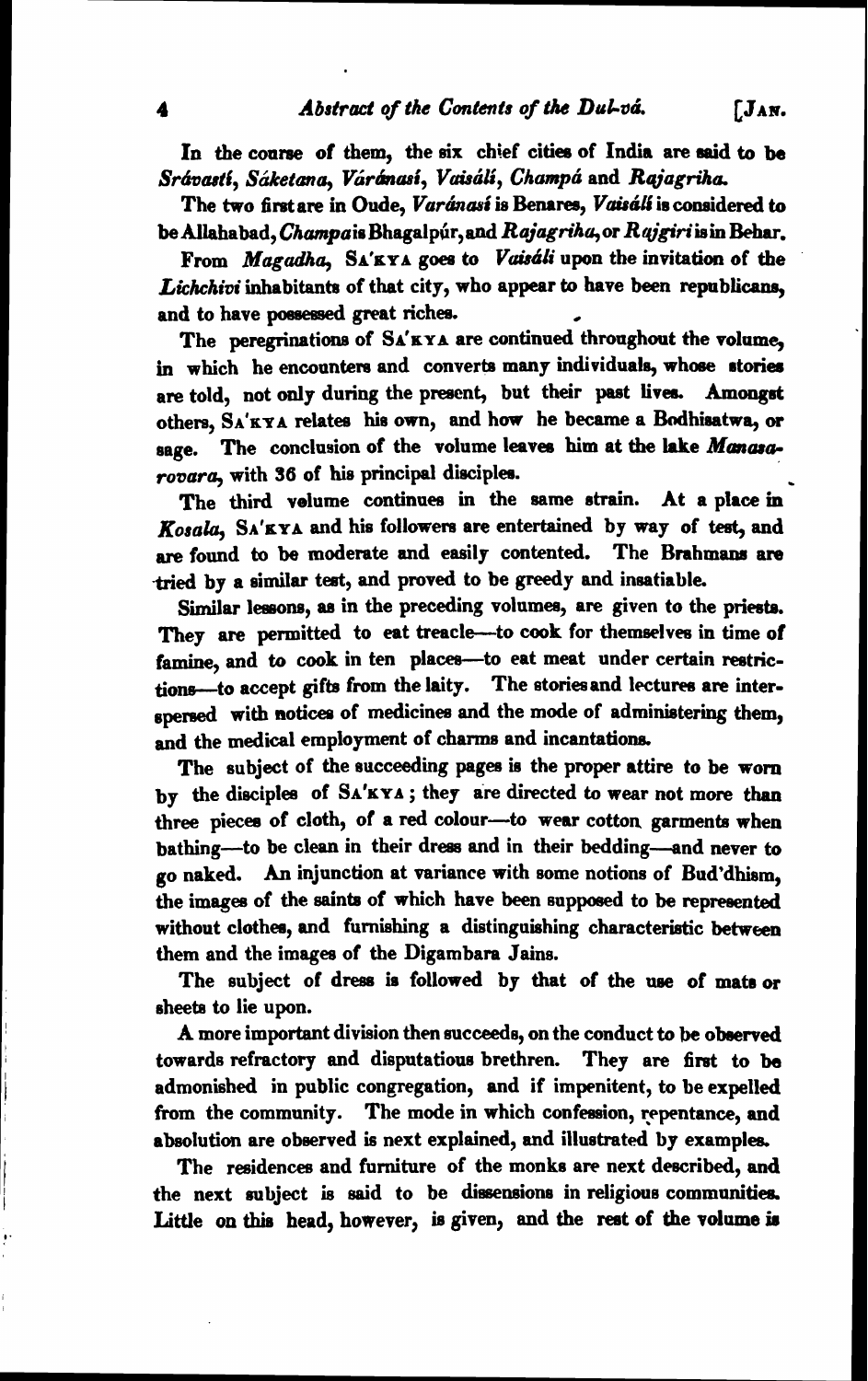1832.] **Abstract of the Contents of the Dul-va.** 

**occupied** with miecellaneow matter. one subject **ir** an acwnnt given of the origin of the SA'KYA race by MANGALAYANA, at the desire of SA'KYA, to the people of Kapika-vastu; and another the birth and **education** of SA'KYA himself.

Vol. 4 continues the story of SA'KYA, especially the circumstances that led to his entering upon the life of an ascetic, and his subsequent proceedings. In this book the Sakyas are called inhabitants of Kosalá, a country bordering on the Kailas mountains, and descendants of the Hindú king IKSHWAKU. The birthplace of SA'KYA is said to be Kapila-vastu, near the Himalaya, on the banks of the Bhagirathi. The latter pages illustrate what is considered to be the subject of the whole book, the evils of causing schisms, by instances of the inveterate hostility of L'HAS-KYIM, the nephew of SA'KYA, towards his uncle.

The fifth volume commences with the Pratimoksha Sutra, short precepts for the securing of final felicity ; the sum of which is, that vice is to be diligently avoided, virtue invariably practised, and the passions be kept under entire subjugation.

Then fdlowe, and **extends** through the reat of this volume and the three next, a code of laws for the monks, comprehending 253 rules. Each of these arises in general from some improper conduct in a religious person. which forms a separate incident or tale. The matter comes to SA'KYA'S knowledge, who **rends** for the culprit into the congregation, where he is duly lectured. On his confession and penitence, he is pardoned. and SA'KYA enacts the rule or law preventive of a like transgression.

The ninth volume is of the same general character as the preceding four ; but it is addressed to the female followers of Bud'dha, priestesses **or** nune, *Gdlong-mti,* or **Bhikdwf** : **many** of the rules and illustrations are repeated from the foregoing volumes, and in the same terms.

The tenth and eleventh volumes relate to matters and rules of minor importance, such as that the monks shall not use vitrified brick as a flesh-brush, nor fragrant unguents, nor rings, nor seal rings of the precious metals, nor eat garlic, nor learn music or dancing. There are also directions for the construction of *Chaityas*, and the deposit therein of reliques, as the hair, nails, &c. of BUD'DHA, given by him to **various** persons during his life. There are also some tales of a political or historical character, especially the destruction of Kapila by the king of Kosala, and the murder or expulsion of the **Shkyas,** many of whom are said to have fled to Nepal. The eleventh volume closes with **an** account of the **Nirob,** or emancipation of SA'XYA **in** *Kamrtip,* or Western Asam. Eight cities contend for his remains, which are divided amongst them, and deposited in *chaityas* or mausolea.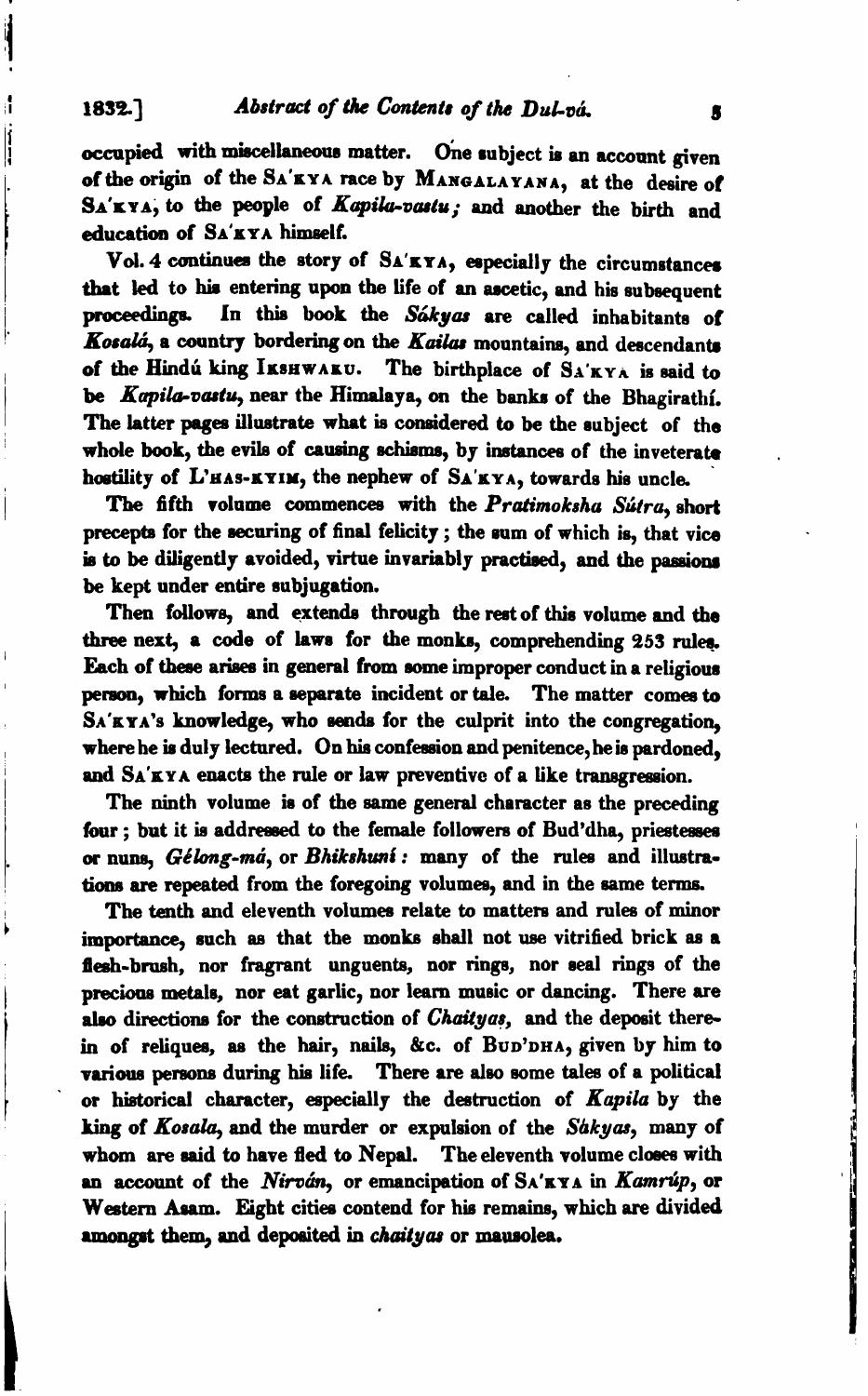**On** the death of SA'KYA, KASYAPA, the head of the Bauddham, directs 500 superior monks to make a compilation of the doctrines of their master. The  $Do$  is also compiled by ANANDA; the  $DuL\nabla\phi$ by UPALI; and the Ma-moon, Abhidharma, or Prájnú-páramita by himself. He presides over the sect at Rajagriha till his death.

~ANDA succeeds **aa** hierarch. On hie death his reliquee are divided between the *Lichchivis* and the king of Magadha; and two *chaityas* are built for their reception, one at Allahabad, the other at Pataliputra.

One hundred years after the disappearance of SA'XYA, his religion is carried into Kashmir.

One hundred and ten years after the same event, in the reign of ASOKA, king of Pataliputra, a new compilation of the laws of SA'KYA was prepared by 700 monks, at Yangs-pa-chen, (Allahabad.)

The twelfth and thirteenth volnmea contsin supplementary **rales** and instructions, as communicated by SA'KYA to UPALI, his disciple, in answer to the enquiries of the latter.

We shall be better prepared upon the completion of the catalogue of the whole of the  $K\hat{\alpha}h$ -gyur to offer any remarks upon the doctrines it inculcates, or the historical facts it may be supposed to preserve. It is therefore rather premature to make any observations upon the present analysis, confined as that is to but one division of the work, and unaccompanied by extract or translation; but we may perhapa be permitted to enquire what new light it imparts, as far as it extends, to the date and birthplace of SA'KYA.

Any thing like real chronology **is,** if powible, more unknown in Baud'dha than Brahmanical writings; and it **is** in vain therefore to expect any satisfactory specification of the date at which the  $B\omega d\phi d\phi$ SA'KYA flourished. We find however that **110** yeare after **hia** death, ~OKA king of Pdaliputra reigned: now in the **Vichna** Purcna andone **or** two other Pwanas, theeecond kingof Magadha from Chandragupta, or Sandrocoptos, bears the title of AsokA, or AsokAVERDDHANA. If this be the prince intended,  $S_A'KYA$  lived about 430 years before the Christian **era,** which is about one century posterior to the date usually aeaigned for his appearance. It **ie** not very different, however, fromthatstated by . the Siameee, to Mr. Crawfurd. **6'** By their account, **his** death **took**  place in the first year of the sacred **æra**, being the year of the little snake;<br>on Tuesday, being the full moon of the sixth month of the year. The year 1822 was the year 2364 of the **æra** in question, and as Bud'dha is stated by them to have died when 80 years of age, his birth by this account took place 462 years before the Christian  $x \cdot n$ ." *Crawfurd's Siam*, 367.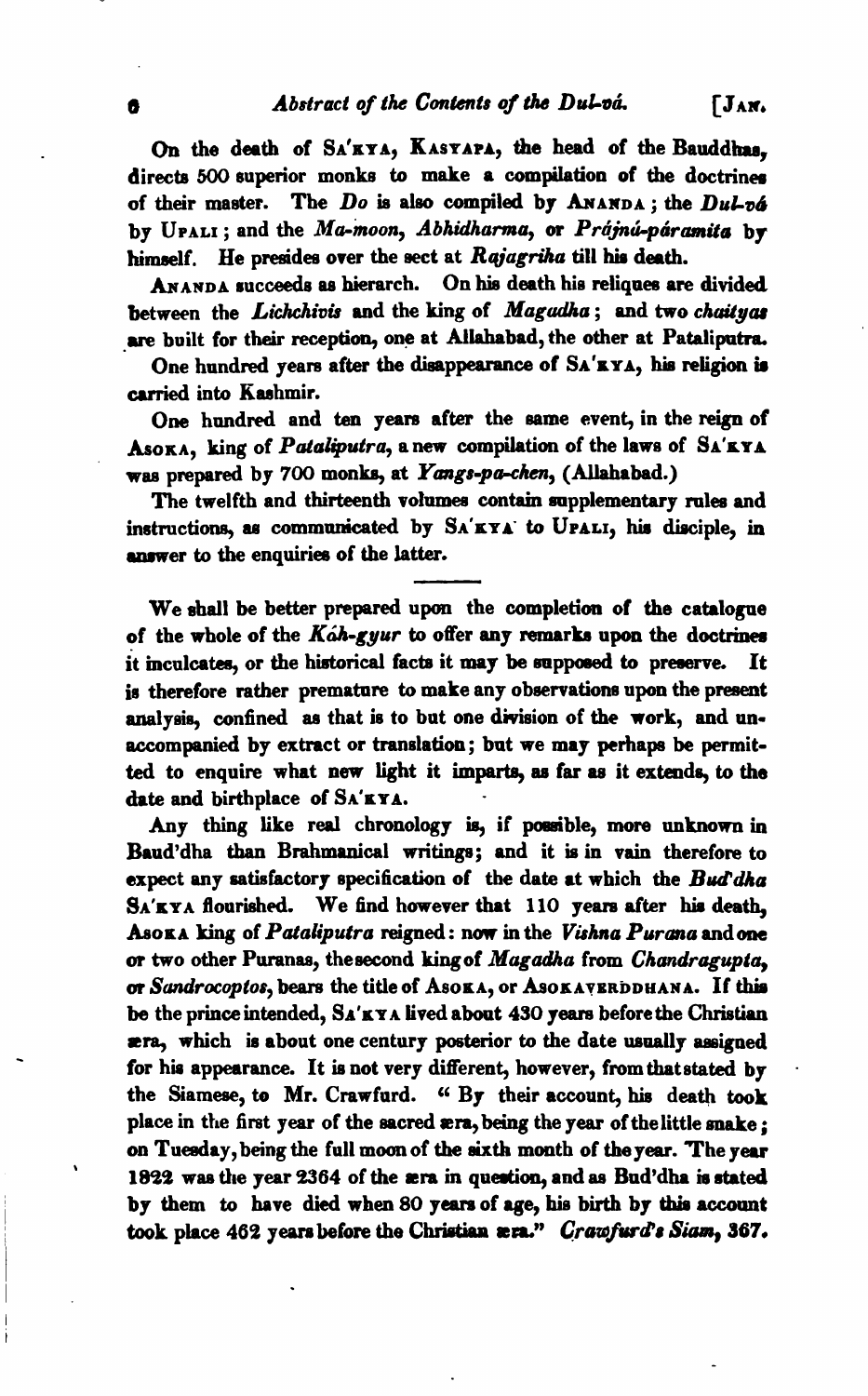### Abstract of the Contents of the Dul-vá.

1832.7

A discrepancy apparently of a more decided character occurs as to the place of SA'EYA's nativity. This has been hitherto considered to have been Kikata or Magadha, the modern province of Behar. the latter being evidently intended by that country in Jambu Dwip. or India, which is called Makata by the Burmese and the Siamese, Mo-ki-to by the Chinese, and Makata Kokf by the Japanese, according to several European writers of authority.

Now according to the Káh-gyur the birth place of  $S_A'$ <sub>KYA</sub> is not in Magadha, but in Kosala, or Oude, at a city called Kapila or Kapilapastu, and this latter term explains the nature of the mistake. The Chinese specify Kau-pi-le, the Burmese Ka-pi-la-vot, the Siamese Ka-bi-la-pat, the Cingalese Kimboul-pat, and the Nipalese Kapila-pur. as the city in which their legislator was born-considering, therefore, Makata to be the principality or province in which it was situated. For some centuries before Christ, and about the probable period of SA'KYA's nativity, the greater part of central India was subject to Magadha: and it is not extraordinary therefore that Kosala, in which Kapila is situated, was considered as a subordinary, and may have been a tributary or dependant principality, and so far therefore  $Kapila$  was in the kingdom. though not the country of Magadha. At any rate, that Magadha was the first and principal scene of SA'KYA's labours is universally admitted. Minutely accurate topography, and history, are not to be expected in these cases; and it is not wonderful that the followers of Bud'dha, who derived their traditions from sources of a less anthentic description than those of Tibet, should have placed Kapila in Behar, or elevated its chief, a petty Raja, to be king of central India. The latter mistake is committed by the Mongols, who as neighbours of the Tibetans, should have known better; yet even they call SODUDUNI, the father of SA'KYA, king of Magadha, Der Königvon Magadha. (Klaproth, Asia Polyglotta 123.)

The precise situation of Kapila, it is not now easy to ascertain. The Tibetan writers place it near Kailas, on the river Bhagirathi, or as elsewhere stated, on the Rohini river. These indications, connected with its dependency on Kosala, render it likely that it was in Rohilkund, or in Kamaon, or perhaps even rather more to the eastward; for the river now known as the Rohini is one of the feeders of the Gunduk-at any rate it must have been on the borders of Nepal; as it is stated that when the Sákyas were dispossessd of their city, those who escaped retired into that country.

Another question is, who were the Sakyas? The Baud'dha traditions trace them from IKSHWAKU, a prince of the solar line, and ancestor of the race that reigned in Ayodhya or Oude. The name however does

7